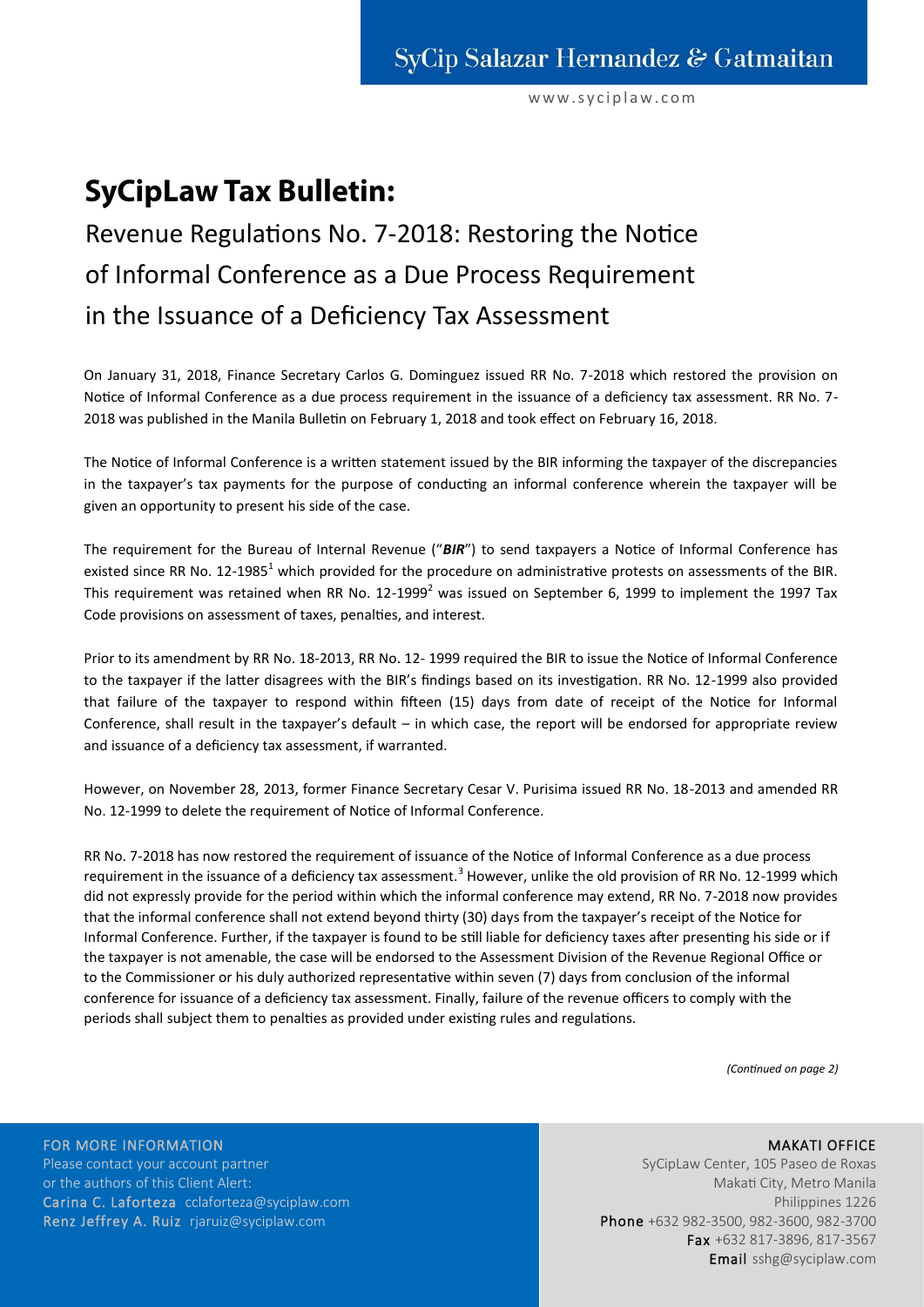### www.syciplaw.com

#### *(Continued from page 1)*

 $1$  RR No. 12-1985 was issued on November 27, 1985. Section 1 of RR No. 12-1985 reads:

SECTION 1. Post-reporting notice. — Upon receipt of the report of findings, the Division Chief, Revenue District Officer or Chief, Office Audit Section, as the case may be, shall send to the taxpayer a notice for an informal conference before forwarding the report to higher authorities for approval. The notice which is Annex "A" hereof shall be accompanied by a summary of findings as basis for the informal conference.

In cases where the taxpayer has agreed in writing to the proposed assessment, or where such proposed assessment has been paid, the required notice may be dispensed with.

 $2^2$  Section 3.1.1 of RR 12-1999 reads:

SECTION 3. Due Process Requirement in the Issuance of a Deficiency Tax Assessment. —

3.1 Mode of procedures in the issuance of a deficiency tax assessment:

3.1.1 Notice for informal conference. — The Revenue Officer who audited the taxpayer's records shall, among others, state in his report whether or not the taxpayer agrees with his findings that the taxpayer is liable for deficiency tax or taxes. If the taxpayer is not amenable, based on the said Officer's submitted report of investigation, the taxpayer shall be informed, in writing, by the Revenue District Office or by the Special Investigation Division, as the case may be (in the case Revenue Regional Offices) or by the Chief of Division concerned (in the case of the BIR National Office) of the discrepancy or discrepancies in the taxpayer's payment of his internal revenue taxes, for the purpose of "Informal Conference," in order to afford the taxpayer with an opportunity to present his side of the case. If the taxpayer fails to respond within fifteen (15) days from date of receipt of the notice for informal conference, he shall be considered in default, in which case, the Revenue District Officer or the Chief of the Special Investigation Division of the Revenue Regional Office, or the Chief of Division in the National Office, as the case may be, shall endorse the case with the least possible delay to the Assessment Division of the Revenue Regional Office or to the Commissioner or his duly authorized representative, as the case may be, for appropriate review and issuance of a deficiency tax assessment, if warranted.

 $3$  Section 2 of RR No. 7-2018 reads:

SECTION 2. Amendment. – Section 3 of RR 12-99, as amended by RR No. 13-18, is hereby amended by adding Section 3.1.1 providing forthe preparation of a Notice of lnformal Conference, thereby renumbering other provisions thereof, and prescribing other provisions for the assessment of tax liabilities. The pertinent provisions of Section 3 of RR 12-99 shall now read as follows.

SECTION. 3. Due Process Requirement in the lssuance of a Deficiency Tax Assessment. –

3.1 Mode of procedure in the issuance of a deficiency tax assessment:

3.1.1 Notice for lnformal Conference. - The Revenue Officer who audited the taxpayer's records shall, among others, state in his report whether or not the taxpayer agrees with his findings that the taxpayer is liable for deficiency tax or taxes. lf the taxpaver is not amenable, based on the said Officer's submitted report of investigation, the taxpayer shall be informed, in writing, by the Revenue District Office or by the Special lnvestigation Division, as the case may be (in the case of Revenue Regional Offices) or by the Chief of Division concerned (in the case of the BIR National Office) of the discrepancy or discrepancies in the taxpayer's payment of his internal revenue taxes, for the purpose of "lnformal Conference," in order to afford the taxpayer with an opportunity to present his side of the case.

*(Continued on page 3)*

FOR MORE INFORMATION Please contact your account partner or the authors of this Client Alert: Carina C. Laforteza cclaforteza@syciplaw.com Renz Jeffrey A. Ruiz rjaruiz@syciplaw.com

MAKATI OFFICE SyCipLaw Center, 105 Paseo de Roxas Makati City, Metro Manila Philippines 1226 Phone +632 982-3500, 982-3600, 982-3700 Fax +632 817-3896, 817-3567

Email sshg@syciplaw.com